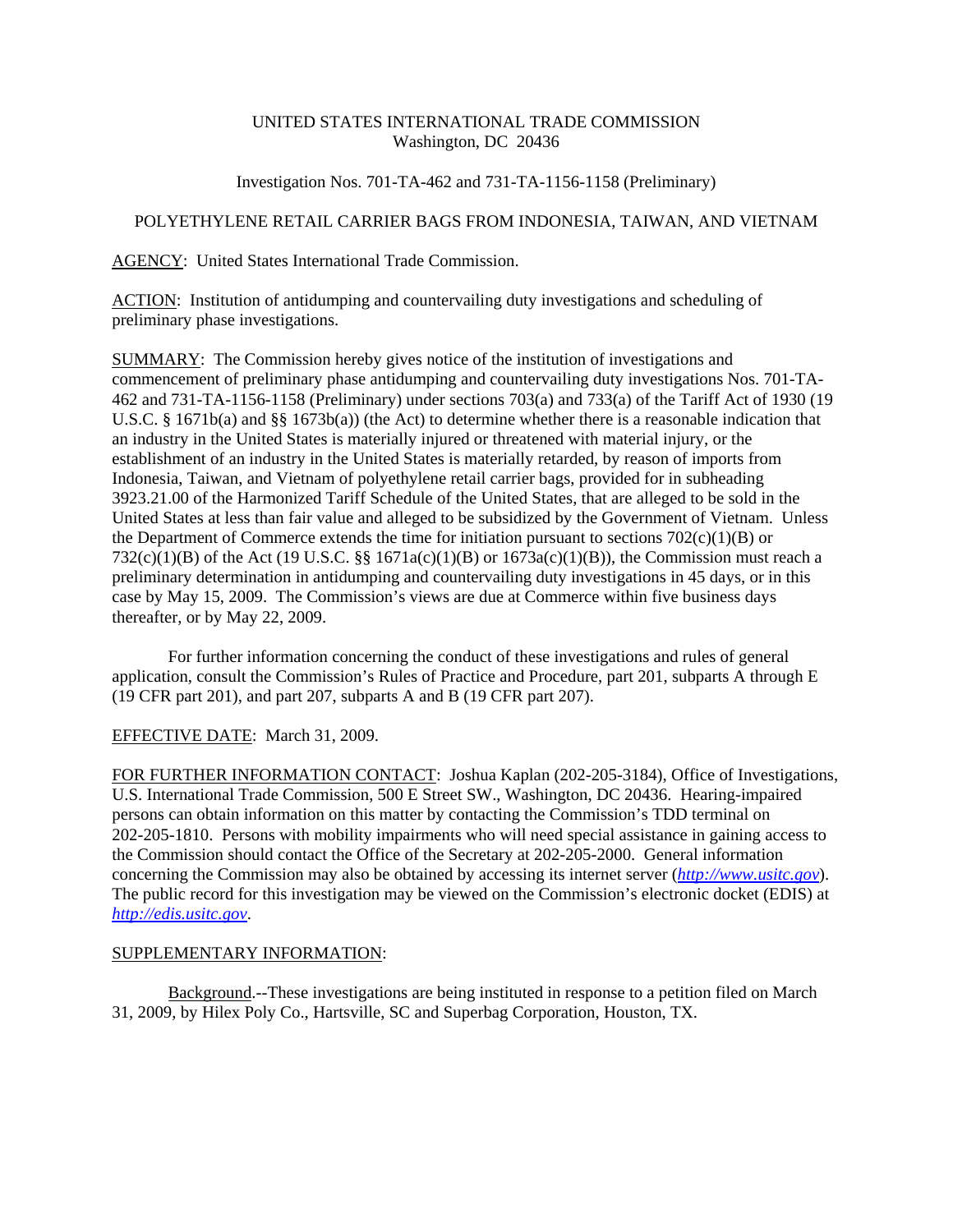Participation in the investigations and public service list.--Persons (other than petitioners) wishing to participate in the investigations as parties must file an entry of appearance with the Secretary to the Commission, as provided in sections 201.11 and 207.10 of the Commission's rules, not later than seven days after publication of this notice in the *Federal Register*. Industrial users and (if the merchandise under investigation is sold at the retail level) representative consumer organizations have the right to appear as parties in Commission antidumping and countervailing duty investigations. The Secretary will prepare a public service list containing the names and addresses of all persons, or their representatives, who are parties to these investigations upon the expiration of the period for filing entries of appearance.

Limited disclosure of business proprietary information (BPI) under an administrative protective order (APO) and BPI service list.--Pursuant to section 207.7(a) of the Commission's rules, the Secretary will make BPI gathered in these investigations available to authorized applicants representing interested parties (as defined in 19 U.S.C. § 1677(9)) who are parties to the investigations under the APO issued in the investigations, provided that the application is made not later than seven days after the publication of this notice in the *Federal Register*. A separate service list will be maintained by the Secretary for those parties authorized to receive BPI under the APO.

Conference.--The Commission's Director of Operations has scheduled a conference in connection with these investigations for 9:30 a.m. on April 21, 2009, at the U.S. International Trade Commission Building, 500 E Street SW., Washington, DC. Parties wishing to participate in the conference should contact Joshua Kaplan (202-205-3184) not later than April 16, 2009, to arrange for their appearance. Parties in support of the imposition of antidumping and countervailing duties in these investigations and parties in opposition to the imposition of such duties will each be collectively allocated one hour within which to make an oral presentation at the conference. A nonparty who has testimony that may aid the Commission's deliberations may request permission to present a short statement at the conference.

Written submissions.--As provided in sections 201.8 and 207.15 of the Commission's rules, any person may submit to the Commission on or before April 24, 2009, a written brief containing information and arguments pertinent to the subject matter of the investigations. Parties may file written testimony in connection with their presentation at the conference no later than three days before the conference. If briefs or written testimony contain BPI, they must conform with the requirements of sections 201.6, 207.3, and 207.7 of the Commission's rules. The Commission's rules do not authorize filing of submissions with the Secretary by facsimile or electronic means, except to the extent permitted by section 201.8 of the Commission's rules, as amended, 67 Fed. Reg. 68036 (November 8, 2002). Even where electronic filing of a document is permitted, certain documents must also be filed in paper form, as specified in II (C) of the Commission's Handbook on Electronic Filing Procedures, 67 Fed. Reg. 68168, 68173 (November 8, 2002).

In accordance with sections 201.16(c) and 207.3 of the rules, each document filed by a party to the investigations must be served on all other parties to the investigations (as identified by either the public or BPI service list), and a certificate of service must be timely filed. The Secretary will not accept a document for filing without a certificate of service.